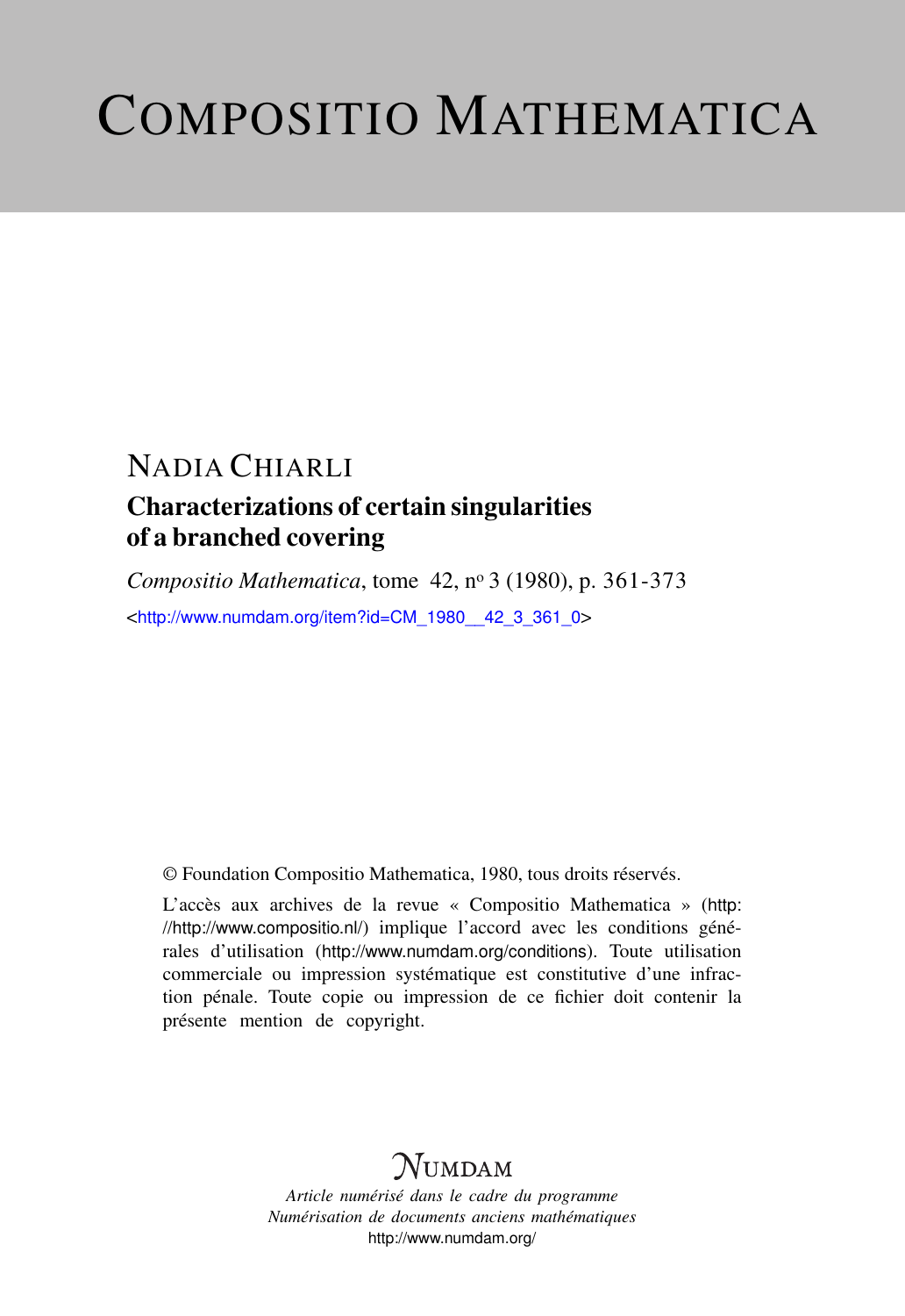COMPOSITIO MATHEMATICA Vol. 42, Fasc. 3, 1981, pag. 361-373 © 1981 Sijthoff & Noordhofl International Publishers-Alphen aan den Rijn Printed in the Netherlands

#### CHARACTERIZATIONS OF CERTAIN SINGULARITIES OF A BRANCHED COVERING\*

Nadia Chiarli

#### Introduction

Let  $X$ ,  $Y$  be locally noetherian schemes, where  $Y$  is normal irreducible and X is reduced, and let  $\phi : X \rightarrow Y$  be a finite covering of degree  $n$  (see definition 1.4). The problem is: how much ramification is allowed in order for  $X$  to have nice singularities, in particular in order for X to be seminormal or normal?

We studied essentially the seminormality of X in [4] when  $n = 2$ , and in [5] when  $\phi$  is locally monogenic of arbitrary degree and X is integral. The purpose of this paper is to give a more general answer to the problem, studying the normal case and generalizing the seminormal case in a way leading also to the unification of the results of [4] and [5].

All the results are obtained by assuming  $Y$  to be the spectrum of a discrete valuation ring (see sections 1, 2, 3): they can be globalized (see section 4) in the same way shown in [4] and [5].

In section 1 and 2 we study respectively the normality and the seminormality of X, giving characterizations for both of them in terms of the value of the discriminant sheaf at the points of Y of codimension 1, and showing the relations with the tame ramification over Y of the normalization of X (see 1.2, 1.8, 2.2, 2.7).

In section 3 we study the particular case when  $X$  is Gorenstein, and finally in section 4 we discuss the globalization of the previous results.

The author wishes to thank prof. S.S. Abhyankar for helpful advice.

0010-437X/81/03361-13\$00.20/0

<sup>\*</sup> This work was done during a stay at the Mathematics Department, Poona University, and at the Bhaskaracharya Pratishthana, Poona (India), under financial support of a N.A.T.O. fellowship, in the ambit of G.N.S.A.G.A. of C.N.R.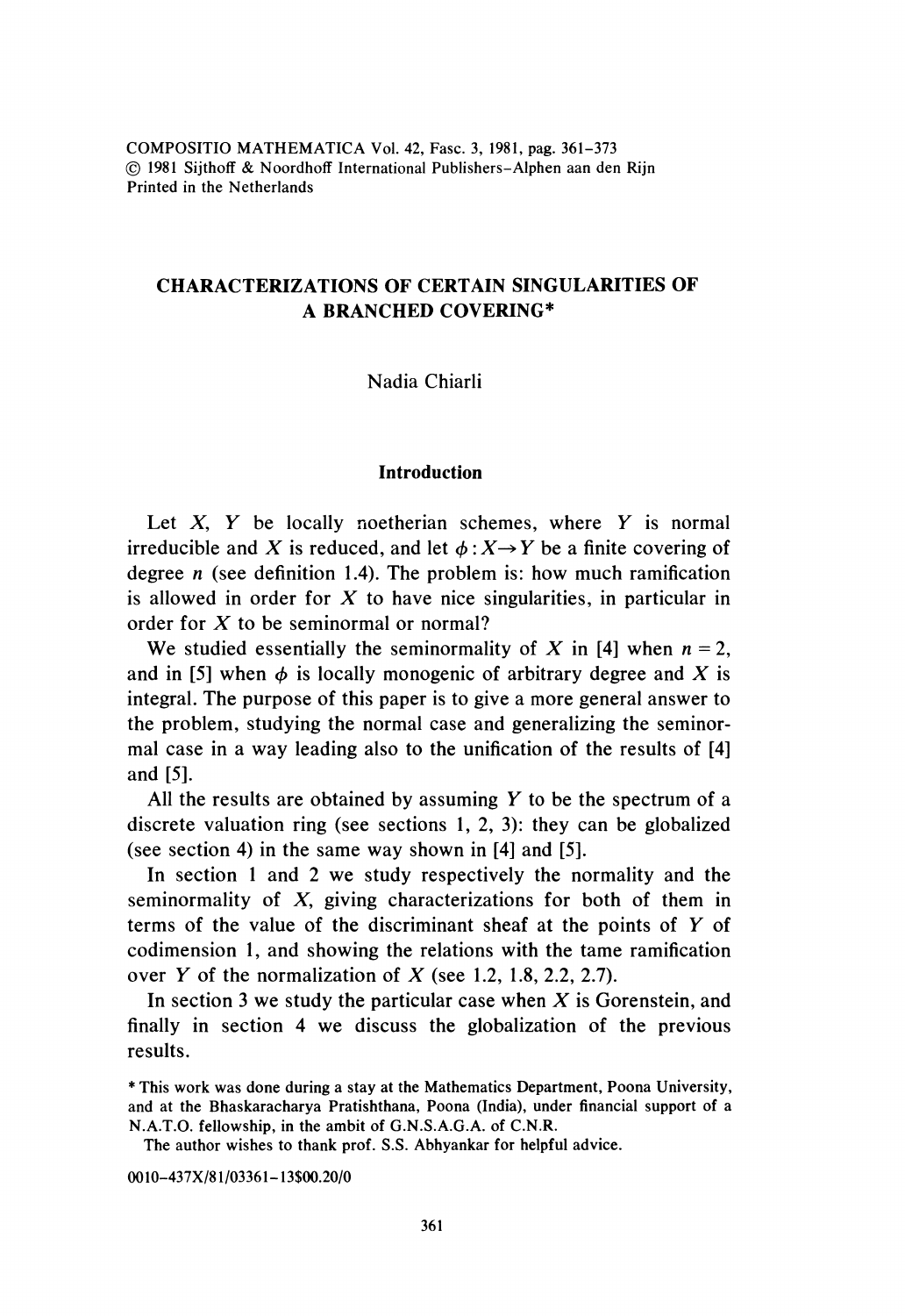#### C onventions and notations

Rings are assumed to be noetherian, commutative, with identity. In the remainder of this paper, unless stated to the contrary, we make the following assumptions:

(a)  $\overline{A}$  is a discrete valuation ring, with uniformizing parameter t, residue field  $k$  and valuation  $v$ :

(b)  $K$  is the fraction field of A and L is a reduced  $K$ -algebra such that  $[L : K] = n$ ;

(c)  $B'$  is a finite A-algebra, with L as total quotient ring;

(d)  $B$  is the integral closure of  $A$  in  $L$ , finite over  $A$ ;

(e) for all  $m_i \in Max$  B, the extensions  $k(m_i)/k$  are separable;

(f) if M is a sub-A-module of B, free of rank n, then  $D_{M/A}$  denotes the discriminant of M over A ( $[19]$  §3, p. 59);

(g)  $l_A$  denotes the length of an A-module;

(h) for every  $m_i \in Max$  B, put  $f_i = [k(m_i): k]$  and  $\Sigma_i f_i = f =$  $l_A(B)$ rad B); for every  $\mathfrak{b} \in \mathbf{Max}$  B', put  $g_j = [k(\mathfrak{p}_j): k]$  and  $\Sigma_i g_j = g =$  $l_A(B'/rad B')$ . Obviously  $g \leq f$ .

Remark that from (a), (b), (c), (d) it follows that  $B$  and  $B'$  are sub-A-modules of  $B$ , free of rank  $n$ .

For general facts on ramification theory see [1], [8], [9].

#### 1. Normality

PROPOSITION 1.1: Let  $A$ ,  $K$ ,  $B$ ,  $L$  be as above. Suppose M and N are two sub-A-modules of B, free of rank n. Then, for  $M \subset N$ :

$$
v(D_{M/A})=2\ell_A(N/M)+v(D_{N/A}).
$$

PROOF. By [8] th. 1, p. 26 there exists a basis  $\{b_1, \ldots, b_n\}$  of N such that  $\{t^{r_1}b_1, \ldots, t^{r_n}b_n\}$   $(r_h \le r_{h+1})$  is a basis of M. Therefore ([8] prop. 1, p. 46):

$$
\det(\mathrm{Tr}_{M/A}(t^{r_i}b_i t^{r_j}b_j)) = (\det(a_{ij}))^2 \det(\mathrm{Tr}_{N/A}(b_i b_j))
$$

where  $(a_{ii})$  is the matrix associated with the A-linear mapping

$$
(b_1,\ldots,b_n){\rightarrow}(t^r,b_1,\ldots,t^{r_n}b_n).
$$

Then  $(\det(a_{ii}))^2 = t^{2\sum_h r_h}$ , and  $v(D_{M/A}) = 2\sum_h r_h + v(D_{N/A})$ . Moreover it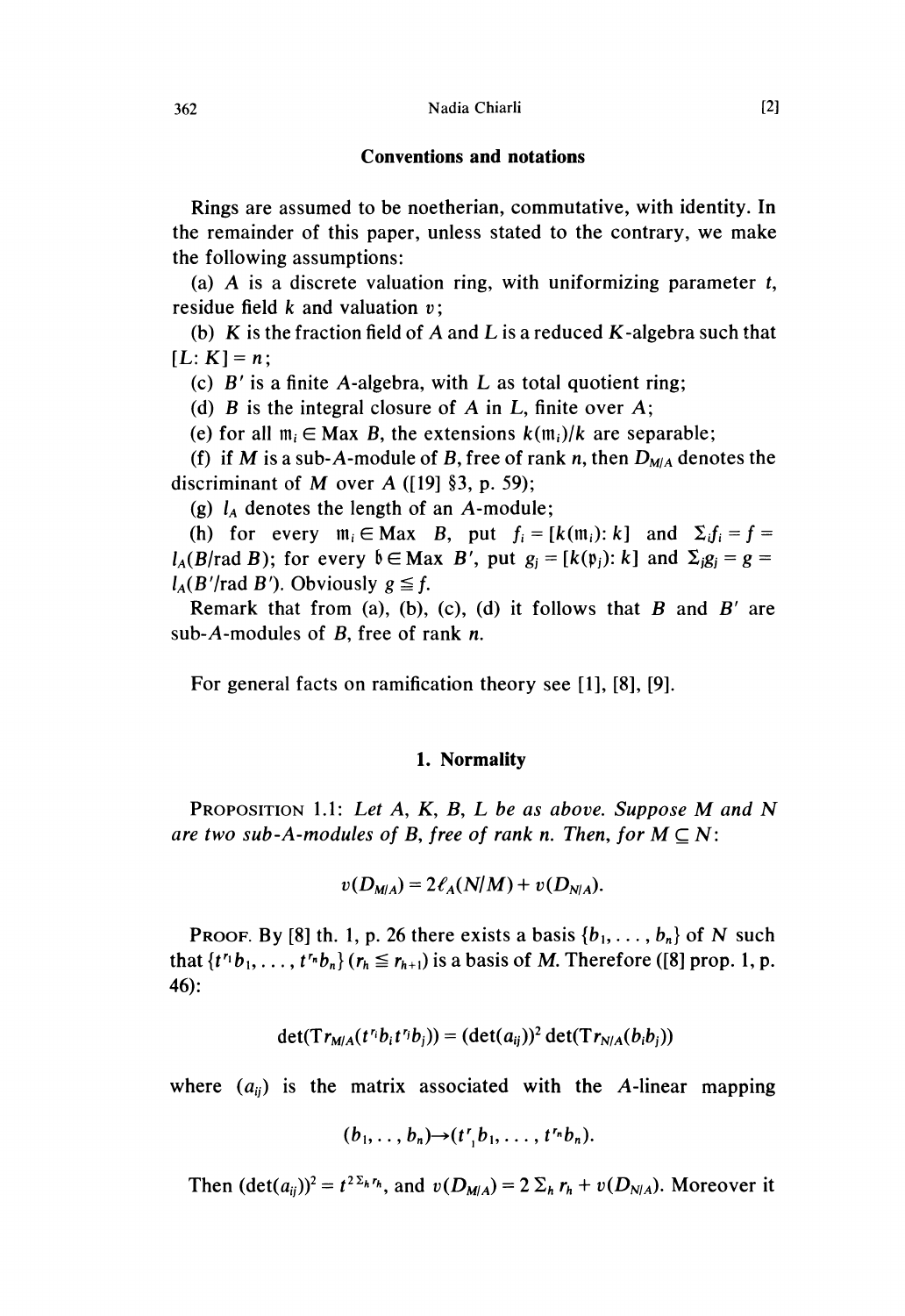is easy to prove, by induction over  $\ell_A(N/M)$ , that  $\Sigma_h r_h = \ell_A(N/M)$ and this concludes the proof.

We recall that  $B$  is said to be tamely ramified over  $A$  if for every  $m_i \in Max B$  the characteristic of k does not divide the ramification index  $e_i$  of  $m_i$ .

THEOREM 1.2: If B' is normal, then  $v(D_{B'/A}) \ge n - f$ . Moreover the following are equivalent:

- (i)  $B'$  is normal and tamely ramified over A.
- (ii)  $v(D_{B'/A}) = n f$ .
- (iii)  $v(D_{B'/A}) \leq n g$ .
- (iv)  $v(D_{B'/A}) = n g$ .

PROOF: Suppose  $B' = B$ . We have:  $B = \prod_{i} B_{i}$ , where the  $B_{i}$ 's are normal domains. Therefore ([19] prop. 6, p. 60 and prop. 13, p. 67):

$$
D_{B/A} = N(\delta_{B/A}) = N[\Pi_s(\mathfrak{q}_s^{h_s})] \text{ with } h_{ls} \geq e_{ls} - 1,
$$

where  $q_{ls} \in \text{Max } B_1$  for every s,  $e_{ls}$  is the ramification index of  $q_{ls}$ , N is the norm and  $\delta_{B/A}$  is the different of  $B<sub>l</sub>$  over A.

So:  $v(D_{B/d}) = \sum_s f_{ls}h_{ls} \geq \sum_s f_{ls}(e_{ls} - 1)$ , where  $f_{ls} = [k(q_{ls}):k]$ . Now, and this concludes the proof.<br>
We recall that B is said to be *tamely ramified* over A if for every<br>  $m_i \in Max B$  the characteristic of k does not divide the ramification index<br>  $e_i$  of  $m_i$ .<br>
THEOREM 1.2: If B' is normal, th since  $D_{B/A} = \prod_{l} D_{B_l/A}$  ([8] lemma 1, p. 87) we have:  $v(D_{B/A}) =$  $\Sigma_i v(D_{B/A}) \geq \Sigma_i (\Sigma_s f_{ls}(e_{ls}-1)) = \Sigma_i f_i(e_i-1) = n-f$ , where the last equality follows from [3] th. 2, p. 147.

 $(i) \rightarrow (ii)$  Follows by the previous arguments, after observing that, due to the tame ramification of B over A, we have  $h_{ls} = e_{ls} - 1$  ([9] prop. 13, p. 67) for every  $l$  and s.

(ii)  $\rightarrow$  (iii) Follows from  $g \leq f$  (see (h) above).

(iii)  $\rightarrow$  (iv) By 1.1 since  $v(D_{B/A}) \ge n - f$ , we have  $2\ell_A(B/B') + n - f \le$  $n-g$ , which implies  $2\ell_A(B/B') \leq f-g$ . But  $\ell_A(B/B') \geq$  $\ell_A(B\text{rad }B) - \ell_A(B'\text{rad }B') = f - g$ , so  $f = g$  and  $B' = B$ . Moreover from  $n - g = n - f \le v(D_{B'/A}) \le n - g$ , it follows  $v(D_{B'/A}) = n - g$ .

 $(iv) \rightarrow (i)$  By 1.1 and the first part of this theorem, we have  $n - g \ge$  $2\ell_A(B/B') + n - f$ , so  $2\ell_A(B/B') \leq f - g$ , which implies, by the same arguments as in (iii) $\rightarrow$ (iv),  $f = g$  and B' normal. Moreover B' is tamely ramified over  $A$ : in fact (with the same notations as in the first part of this proof) we get  $h_{ls} = e_{ls} - 1$  for every l and s.

COROLLARY 1.3: (i)  $v(D_{B'/A}) \ge n - g$ .

(ii)  $v(D_{B'/A}) = n - g$  iff B' is normal and tamely ramified over A. (The lower bound  $n-g$  for  $v(D_{B'/A})$  shall be improved in 2.3 (i): see also remark 2.4).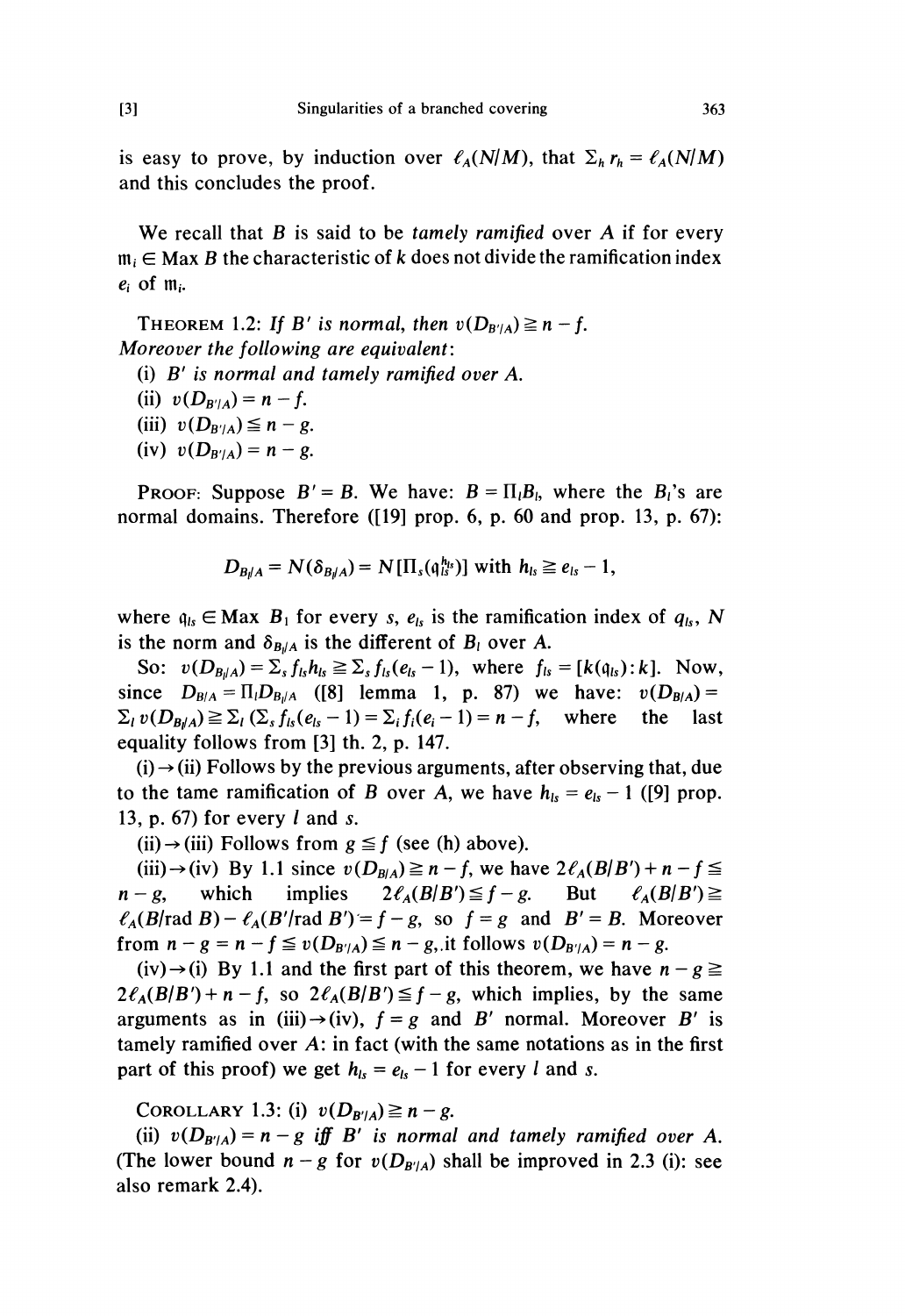#### Nadia Chiarli

PROOF: By 1.1 and 1.2 we have:  $v(D_{B'/A}) \ge 2\ell_A(B/B') + n - f \ge$  $2(f-g)+n-f = n+f - 2g \ge n-g$ . (ii) Follows from 1.2.

We will give now a geometrical interpretation of 1.2.

DEFINITION 1.4: Let  $X$ ,  $Y$  be two locally noetherian schemes, with X reduced and Y integral, and denote by  $X_i$  ( $i = 1, \ldots, s$ ) the irreducible components of X:let  $\phi$ :  $X \rightarrow Y$  be a morphism. We say that  $\phi$  is a finite covering if  $\phi$  is finite and  $\phi_{|X}: X_i \to Y$  is surjective for every *i* : in this case  $\phi_{|X_i}$  induces a natural embedding  $k(Y) \hookrightarrow k(X_i)$  for every *i*. We call degree of  $\phi$  the integer  $\Sigma_i$  [k(X<sub>i</sub>): K(Y)].

Let now  $\phi: X \to Y$  be a finite covering of degree *n* between two schemes locally of finite type over an algebraically closed field k : assume that Y is normal and irreducible, and let  $\mathcal{D}$  be the discriminant sheaf of  $\phi$  (see e.g. [4]). Let  $Z \subset Y$  be an irreducible closed subscheme of codimension 1, with generic point q: assume that  $Z\mathfrak{C}$  Sing Y and denote by v, the valuation associated with the discrete valuation ring  $\mathcal{D}_z$ . Let  $Z_1, \ldots, Z_r$  be the irreducible components of  $\phi^{-1}(Z)$  and, for each i, denote by  $z_i$  the generic point of  $Z_i$ .

**PROPOSITION** 1.5: Assume that for every i we have:  $k(z_i)/k(z)$  is separable and  $\mathbb{O}_z$  is tamely ramified over  $\mathbb{O}_z$  (e.g. k has characteristic zero). Then the following are equivalent:

(i)  $Z_i \mathbb{Z}$  Sing X for all i's.

(ii) There is a non-empty open  $U \subset Z$  such that for every closed point  $\zeta \in U$  the cardinality of the set  $\phi^{-1}(\zeta)$  is equal to  $n - v_{z}(\mathfrak{D}_{z}).$ 

**PROOF:** For every *i* the morphism  $\phi_i = \phi_{|Z_i}: Z_i \rightarrow Z$  is a finite covering of degree  $d_i = [k(z_i): k(z)]$ : by [10] th. 7, p. 117 there is a non-empty open set  $U_i \subset Z$  such that  $d_i = \#$  points of  $\phi^{-1}(\alpha)$ , for all closed points  $\alpha \in U_i$ .

Hence  $\Sigma_i d_i = \#$  points of  $\phi^{-1}(\zeta)$ , where  $\zeta$  is closed and belongs to the open set  $(\bigcap_i U_i) - [\bigcup_{i \neq j} \phi(Z_i \cap Z_j)]$  which is non-empty because Z as well as the  $Z_i$ 's are irreducible. Now, if we denote by A the local ring of Y at z and by B' the semilocal ring of X at  $z_1, \ldots, z_r$ , we have by 1.3,  $f = \sum_i d_i \leq n - v_z(\mathfrak{D}_z)$ , where the equality holds iff B' is normal, i.e. iff  $Z_i \mathbb{Z}$  Sing X for all *i*'s.

COROLLARY 1.6: Let  $X$ ,  $Y$  be two algebraic curves over an algebraically closed field k of characteristic zero, and let  $\phi: X \rightarrow Y$  be a finite covering of degree n. Let  $P \in Y$  be a non-singular (closed) point

364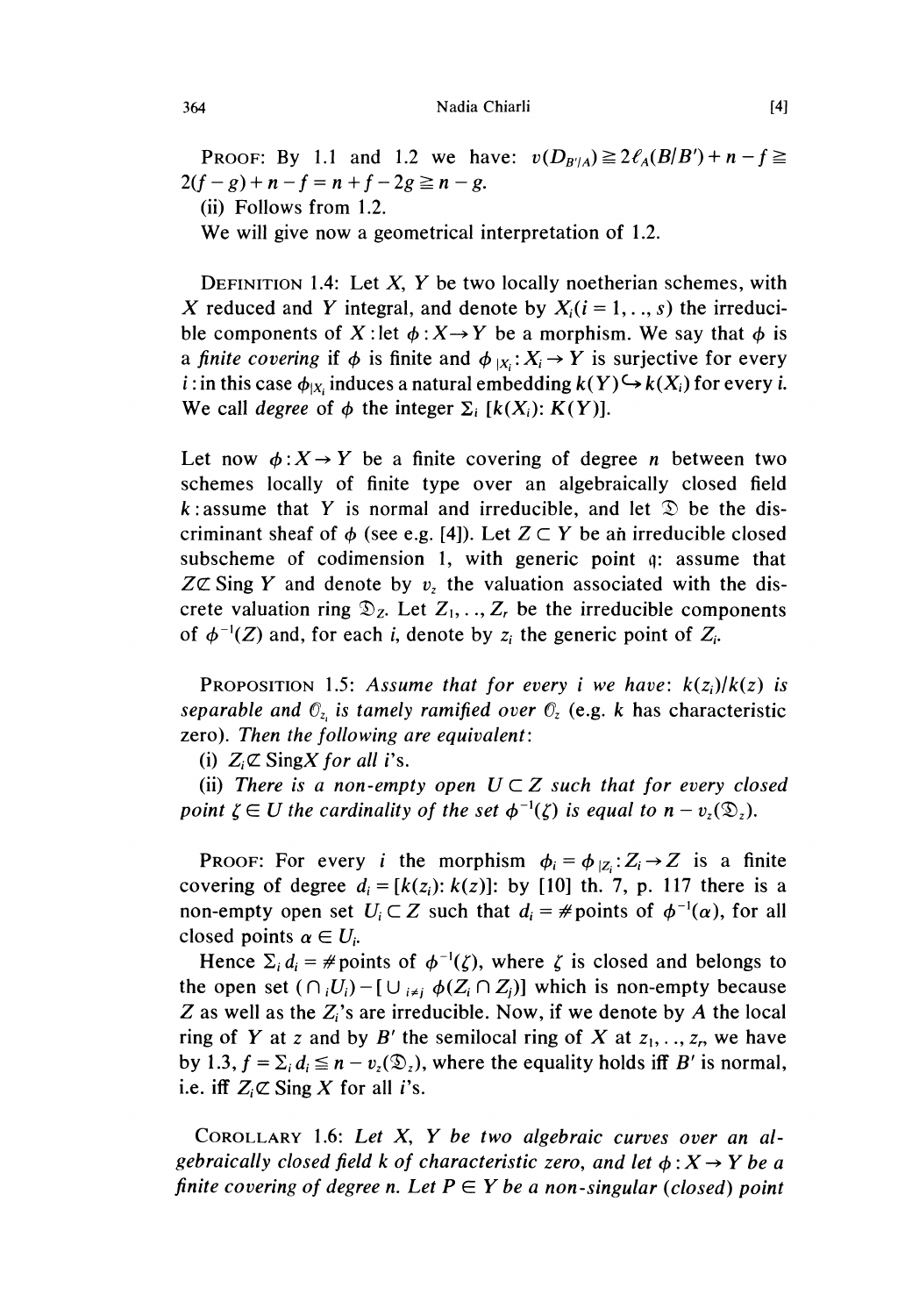and let  $\phi^{-1}(P) = \{P_1, ..., P_s\}$  (as a set). Then: (i)  $s \geq n - v_P(\mathfrak{D}_P)$ . (ii)  $s = n - v_P(\mathfrak{D}_P)$  iff  $P_1, \ldots, P_s$  are non-singular.

LEMMA 1.7:  $\hat{B} = \overline{\hat{B}}'$  and  $[\hat{L}: \hat{K}] = [L:K]$ .

**PROOF:** Since B is semilocal  $\hat{B} = \Pi_i \hat{B}_{m_i}$ , and since dim  $B' = 1$  dim  $B = 1$  too. Moreover, since  $B_{m_i}$  is a discrete valuation ring,  $\hat{B}_{m_i}$  is also a discrete valuation ring and therefore  $\hat{B}$  is normal. From  $B' \subseteq B \subseteq L$ it follows:  $\hat{B}' = \hat{B}' \otimes_{B'} B' \subset B \otimes_{B'} \hat{B}' \subset L \otimes_{B'} \hat{B}'$  and then  $\hat{B}' \subset B \subset$  $L\otimes_{B} \hat{B}'$ , and  $\hat{B}$  is finite over  $\hat{B}'$ . We have:  $L = B'$  where  $f \in B'$  is a non zero-divisor belonging to rad B'. Therefore:  $L\hat{\otimes}_B \hat{B}' = B' \hat{\otimes}_B \hat{B}' =$  $B'_f$ , where, by flatness f is a non zero-divisor in rad  $\hat{B}'$ . So  $L\widetilde{\otimes}_{B'}\hat{B}'$  is the total quotient ring of  $\hat{B}'$ . But  $L\otimes_B \hat{B}' = L\otimes_B B\otimes_B \hat{B}' = L\otimes_B \hat{B}'$ and then  $L \otimes_{B'} \hat{B}'$  is the total quotient ring of  $\hat{B}$ , which implies  $\hat{B} =$  $\hat{B}'$ . Moreover  $[\hat{L}: \hat{K}] = [(L \otimes_B \hat{B}) : (K \otimes_A \hat{A})] = [(L \otimes_A \hat{A}) : (K \otimes_A \hat{A})] =$  $[L: K]$ .

THEOREM 1.8: If  $B'$  is normal and tamely ramified over  $A$ , then  $v(D_{B'/A}) \leq n - 1.$ 

The converse holds if either:

(i)  $n = 2$ , or

(ii) B' is local, or

(iii) there exists a finite group  $G$  of automorphisms of  $B'$  such that  $B^{\prime G}=A.$ 

PROOF: The first claim follows from 1.2.

(i) We have either  $f = 2$  or  $f = 1$ , so the claim follows from 1.1.

(ii) Claim first that  $f = g$ . By 1.1 and 1.2 we have  $n - f + 2(f - g) \le$  $v(D_{B/A}) + 2\ell_A(B/B') \leq n-1$  and so  $f-2g \leq -1$ . Now, if k' is the residue field of B' we have:  $f = \dim_k(B/\text{rad } B) = g \dim_k(B/\text{rad } B)$ . If  $f \neq g$ , then dim<sub>k</sub>(B/rad B) > 1, which implies  $f \geq 2g$ ; a contradiction. So  $f = g$ . On the other hand, by 1.1 and 1.2 we have:  $n - 1 \ge$  $v(D_{B'/A}) \geq 2\ell_A(B/B') + n - f$  and  $\ell_A(B/B') = g\ell_B(B/B')$ .

Therefore:  $2g\ell_B(B/B') \leq f-1=g-1$ , so  $g[2\ell_B(B/B')-1] \leq -1$ , which implies  $B = B'$ .

Moreover B is tamely ramified over A. Indeed, denoting by m the unique maximal ideal of  $B$  and by  $e$  its ramification index, we have:  $\delta_{B/A} = m^h$  with  $h \ge e - 1$ . Now,  $v(D_{B/A}) = v(N(\delta_{B/A})) = fh$ ; then  $fh \le$  $n-1 = ef-1$  ([3] th. 2, p. 147), so  $f(h - e) \leq -1$ . This implies  $h \leq$  $e-1$ , which concludes the proof ([9] prop. 13, p. 67).

(iii) We have:  $B' = \bigoplus_{i=1}^r B'_i$  where all the  $B'_i$ 's are local. Moreover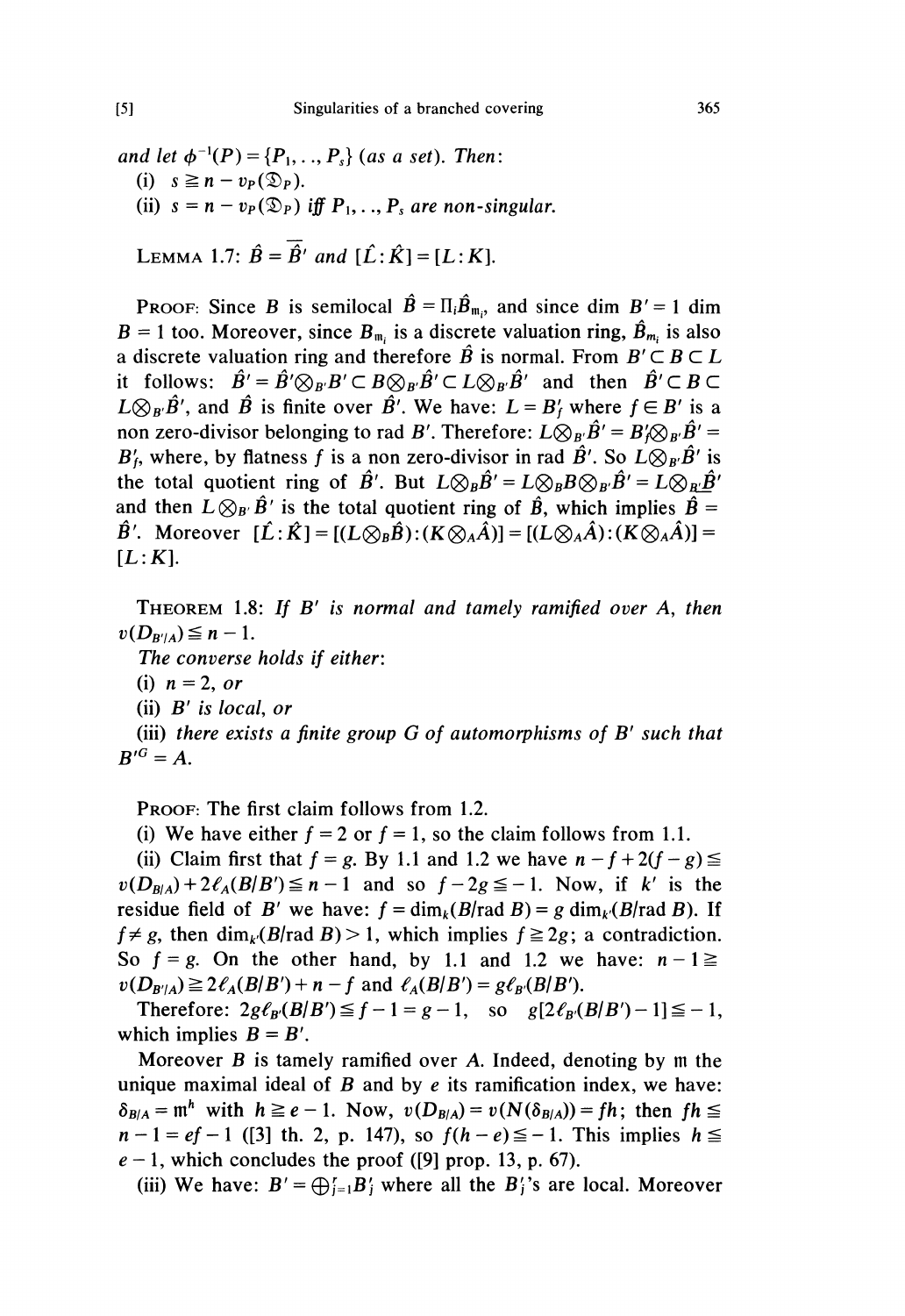([3] th. 2, p. 42)  $[k(\mathfrak{p}_i): k]$ ,  $[k(\mathfrak{m}_i): k]$ ,  $[L'_i: \hat{K}]$  do not depend on j, for all  $\mathfrak{p}_i \in \text{Max } B'$  and all  $\mathfrak{m}_{ii} \in \text{Max } B$  over  $\mathfrak{p}_i$ : and also  $[L'_i: \hat{K}] = n/r$  by 1.7. Since  $v(D_{B'/A}) = v(D_{\hat{B}'/\hat{A}})$  ([9] prop. 10, p. 61), we have  $v(D_{B'/A}) \le$  $n-1$ . Therefore:  $v(D_{B'/\hat{A}}) = (1/r)v(D_{B'/A}) \le [(n-1)/r] \le [L';\hat{K}] - 1$ . Since for every  $B_i$  condition (e) is verified because the residue fields do not change by completion,  $B_i$  is normal and tamely ramified over A for every *i* by (ii): then  $B'$  itself is normal and tamely ramified over  $A^{\dagger}$ 

COROLLARY 1.9: ([4] prop. 1.6). Suppose that  $n = 2$  and that A contains a field of characteristic  $\neq 2$ . Then B' is normal iff  $v(D_{B'/A}) \leq 1$ .

PROOF: B' is tamely ramified over A and the claim follows from 1.8.

REMARK 1.10: In general  $v(D_{B'/A}) \leq n - 1$  does not imply B' normal even if  $B$  is tamely ramified over  $A$ , as shown by the following:

COUNTEREXAMPLE 1.11: Suppose char  $k = 0$ , and let  $A = k[X]_{(X)}$ ,  $B' = A[Y]/(Y^4 - Y^2 - X^3)$  (B' is the semilocal ring of the points of the curve  $F = Y^4 - Y^2 - X^3 = 0$  which are contained in the line  $X = 0$ . We have:  $v(D_{B/A}) = v(Res_Y(F, F')) = 3$  (by direct computation), where  $\text{Res}_Y(F, F')$  is the resultant of F and its derivative F' with respect to Y.

Therefore  $v(D_{B'/A}) \leq 4-1$ ; but B' is not normal.

Moreover we can show, by the following counterexample, that  $n-1$  is the best upper-bound for  $v(D_{B'/A})$  in order to grant, under the assumptions of 1.8, the normality of  $B'$  and its tame ramification over A.

COUNTEREXAMPLE 1.12: Put  $A = \mathbb{R}[T]_{(T)}$ ,  $B = C[X]_{(X)}$  with the ring homomorphism given by  $T \rightarrow X^2$  (so that  $n = 4$ ), and let  $B' =$  $R[X, iX]_{(X,iX)}$ . B' is local and moreover there is a finite group G of automorphisms of B' such that  $B^{G} = A$ , given by:  $G = \{\sigma_1, \ldots, \sigma_4\}$ where  $\sigma_1 = id_{B'}$ ,  $\sigma_2(X, iX) = (X, -iX), \sigma_3(X, iX) = (-X, -iX), \sigma_4 =$  $\sigma_2 \circ \sigma_3$ . We have  $v(D_{B'/A}) = 4 = n$  (see 3.5), but B' is not normal.

The following example shows that for every  $n \in \mathbb{N}$  there exists B' normal and tamely ramified over A such that  $v(D_{B'/A}) = 0,1, \ldots, n-1;$ therefore in particular the maximum  $n - 1$  is attained.

EXAMPLE 1.13: Let  $q_1, \ldots, q_u \in k[X]$  be irreducible,  $q_i \neq q_j$  and non-associate whenever  $i \neq j$ ; assume char  $k = 0$  and let  $S =$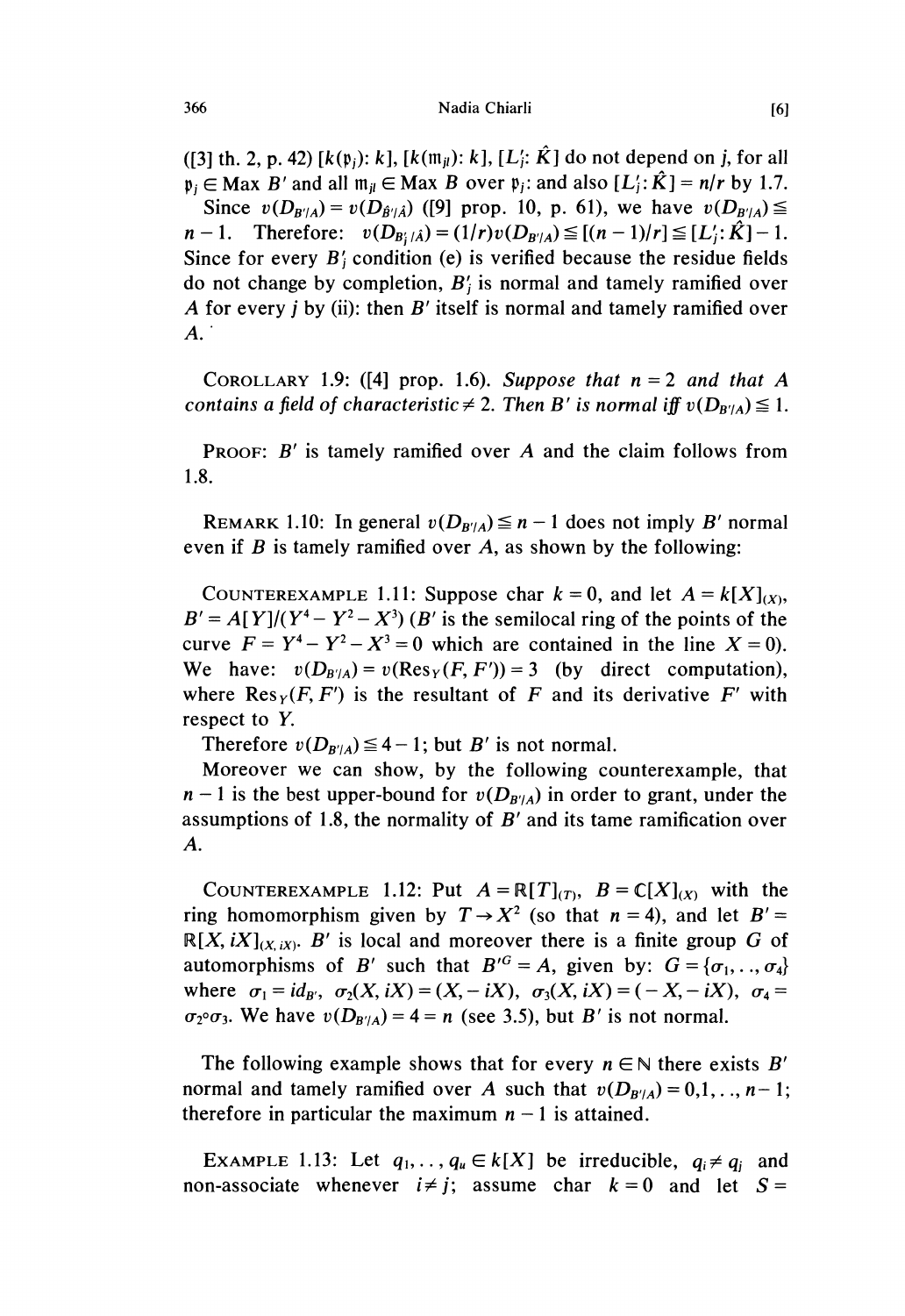${q \in k[X] \mid q_i \text{ does not divide } q \text{ for every } i}.$  Put  $A = k[T]_{(T)}$  and  $B' = k[X]_S$  with the ring homomorphism given by  $T \rightarrow \prod_i q_i^{a_i}$  where the  $a_i$ 's are positive integers and  $\Sigma_i a_i = n$ . The maximal ideals of B' are the  $m_i = (q_i)k[X]_{(q_i)}$  and  $[k(m):k] = \deg q_i$   $(i = 1, ..., u)$ . We have:  $K = k(T)$ ,  $L = k(X)$ ; so  $[L: K] = n$ . B' is normal and tamely ramified over A, therefore by 1.2  $v(D_{B/A}) = n - \sum_i \deg q_i$ . Now, for a suitable choice of the  $q_i$ 's it is possible to obtain every value of  $v(D_{B'/A})$ between 0 and  $n - 1$  (compare with 1.6).

#### 2. Seminormality

For general facts on seminormality see [6] or [11].

LEMMA 2.1: The following are equivalent: (i) B' is seminormal. (ii) rad  $B'$  = rad B. (iii)  $\ell_A(B/B') = f - g$ . If moreover  $f = g$ , then (i), (ii), (iii) are also equivalent to: (iv) B' is normal.

PROOF: Let  $\mathfrak b$  be the conductor of B.

(i)  $\rightarrow$  (ii) If B' is seminormal, then B/b is reduced ([11] lemma 1.3, p. 588): so, after renumbering the  $m_i$ 's, we have:  $\mathfrak{b} =$  $m_1 \cap ... \cap m_s \supset m_1 \cap ... \cap m_r =$  rad B. But  $\mathfrak{b} \subset B'$ , so rad  $B \subset \text{rad } B'$  and we are done.

(ii)  $\rightarrow$  (i)  $\uparrow$   $\supset$  rad  $B'$  = rad B, therefore  $B/\uparrow$  = (B/rad B)/( $\uparrow$ /rad B) =  $(k_1 \times \ldots \times k_r)/I$  (I a suitable ideal). Thus  $B/\mathfrak{b} = k_i \times \ldots \times k_i$ , which implies  $B/\mathfrak{b}$  reduced and  $B'$  seminormal ([6] cor. 2.7, p. 10).

(ii) $\leftrightarrow$ (iii)  $\ell_A(B/B') = \ell_A(B)$  rad  $B) - \ell_A(B)'$  rad  $B = f - g$  iff rad  $B =$ rad B'.

The rest is obvious.

THEOREM 2.2: Consider the following conditions :

(i) B' is seminormal.

(ii)  $v(D_{B'/A}) \ge n + f - 2g$ .

(iii)  $v(D_{B'/A}) = n + f - 2g$ .

(iv)  $v(D_{B'/A}) \leq n + f - 2g$ .

(v) B' is seminormal and B is tamely ramified over A.

Then: (i)  $\rightarrow$  (ii) and (iii), (iv), (v) are equivalent.

PROOF: (i)  $\rightarrow$  (ii) By 2.1 we have  $\ell_A(B/B') = f - g$ , and therefore by 1.1 and 1.2  $v(D_{B'/A}) \ge n + f - 2(f - g) = n + f - 2g$ .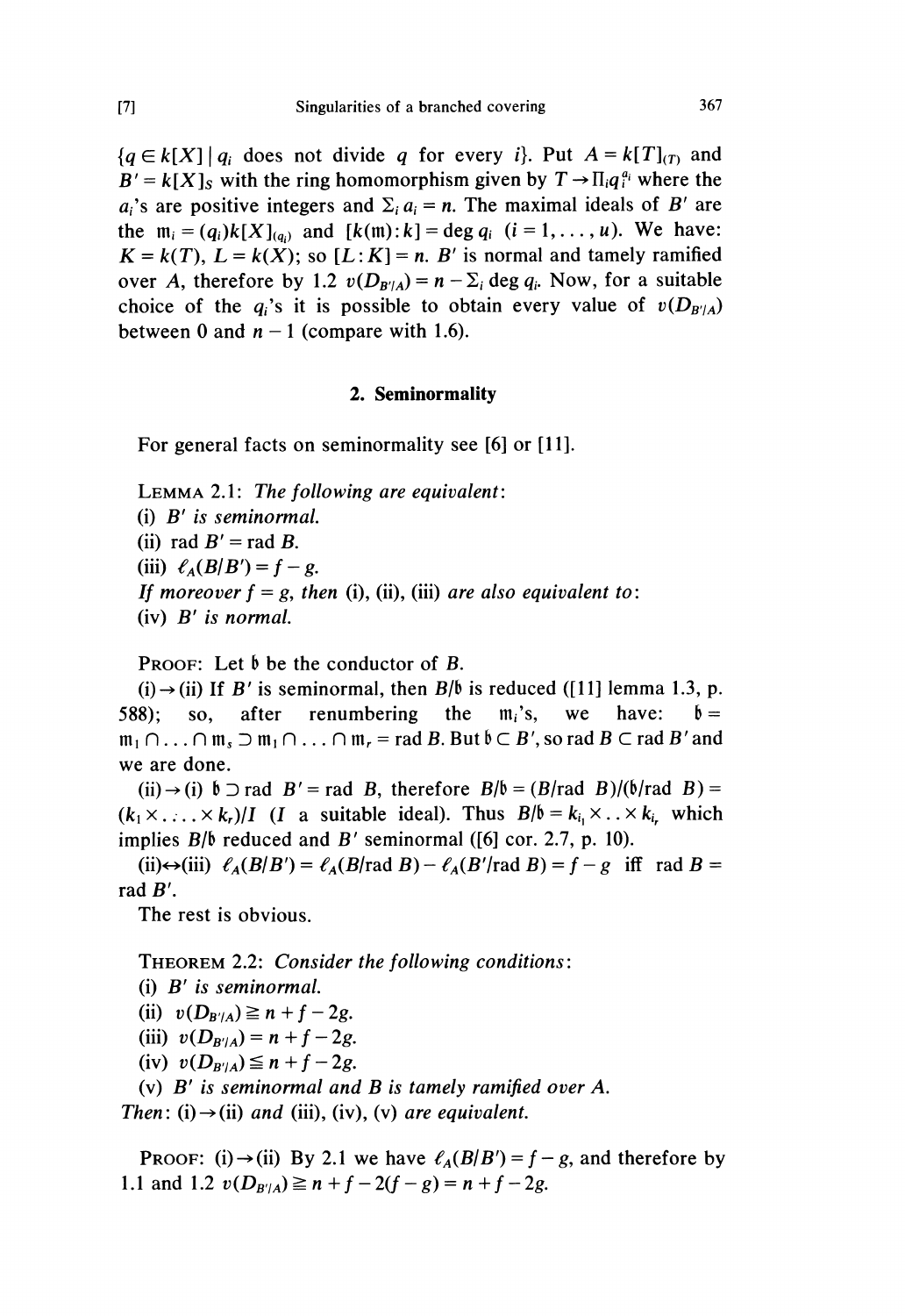$(iii) \rightarrow (iv)$  Trivial.

 $(iv) \rightarrow (v)$  Let C be the seminormalization of B' ([11] pp. 585–586): by 1.1 we have  $v(D_{C/A}) + 2\ell_A(C/B') = v(D_{B'/A}) \le n + f - 2g$ . But since  $C$  is seminormal and the sum of the degrees over  $k$  of its residue fields equals g, we have:  $n + f - 2g + 2\ell_A(C/B') \leq n + f - 2g$ , which implies  $\ell_A(C/B') = 0$  and  $C = B'$ .

Moreover B is tamely ramified over A. In fact:  $v(D_{B/A})$  +  $2\ell_A(B/B') \le n + f - 2g$  implies, by 2.1,  $v(D_{B/A}) + 2(f - g) \le n + f - 2g$ ; so  $v(D_{B/A}) \leq n - f$  and the claim follows by 1.2.

 $(v) \rightarrow (iii)$  Follows from 1.2 and from (i)  $\rightarrow$  (ii).

COROLLARY 2.3: (i)  $v(D_{B/A}) \ge n + f - 2g$ .

(ii)  $v(D_{B'/A}) = n + f - 2g$  iff B' is seminormal and B is tamely ramified over A.

PROOF: (i) Let C be the seminormalization of  $B'$ ; by 1.1 we have  $v(D_{B'/A}) \ge v(D_{C/A}) \ge n + f - 2g.$ 

(ii) Follows from 2.2.

REMARK 2.4: Since  $f \ge g$ , then  $n + f - 2g \ge n - g$ , with strict inequality whenever  $f \neq g$ . Therefore 2.3 (i) is an improvement of 1.3 (i).

REMARK 2.5: From 2.2 it follows that if  $B'$  is seminormal and  $B$  is tamely ramified over A, then  $v(D_{B'/A}) \leq 2n - 2$  (the upper bound is obtained when  $f = n$  and  $g = 1$ ).

Counterexample 1.11 shows that the converse is false, in general: in fact B' is not seminormal and still  $v(D_{B'/A}) \le 2 \cdot 4 - 2$ .

The following example shows that for every  $n \in \mathbb{N}$  there exists B' seminormal, with B tamely ramified over A, such that  $v(D_{B'/A}) =$  $n, n+1, \ldots, 2n-2$ ; therefore, in particular, the maximum  $2n-2$  is attained.

EXAMPLE 2.6: With the same notations as in 1.13 put:  $A = k[T]_{(T)}$ ,  $B = k[X]_S$ ,  $B' = k + rad B$ .

 $B'$  is seminormal by 2.1 and since  $B$  is tamely ramified over  $A$ , from 2.2 it follows  $v(D_{B'/A}) = n + \sum_i \deg q_i - 2$ . Therefore, for a suitable choice of the  $q_i$ 's, it is possible to obtain every value of  $v(D_{B'/A})$ between *n* and  $2n - 2$ .

PROPOSITION 2.7: (i) B' is seminormal iff  $\hat{B}'$  is seminormal.

(ii) If  $B' = C \oplus D$  (direct sum of rings), then B' is seminormal iff C and D are seminormal.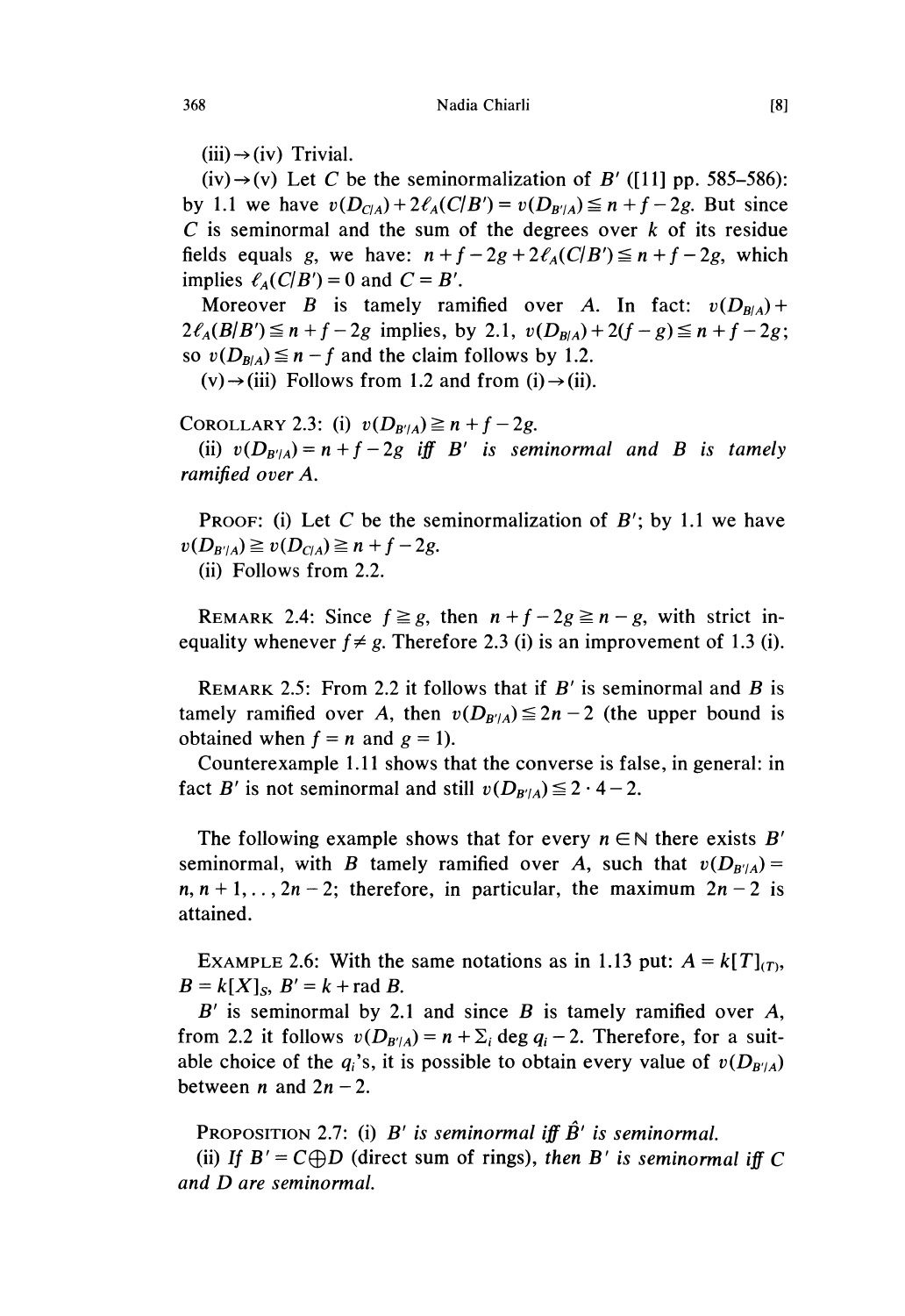PROOF: (i) B' is seminormal iff rad B' = rad B (see 2.1) iff rad  $\hat{B}'$  = rad  $\hat{B}$  iff rad  $\hat{B}'$  = rad  $\hat{B}'$  (see 1.7) iff  $\hat{B}'$  is seminormal (see 2.1).

(ii) If  $B'$  is seminormal, then  $B'$  is the largest subring of  $B$  such that spec  $B \rightarrow$  spec  $B'$  is a homeomorphism with trivial residue field extension. Therefore for  $C$  and  $D$  the same property holds; and conversely.

In remark 2.5 we pointed out that  $v(D_{B'/A}) \leq 2n - 2$  is not a sufficient condition in order for  $B'$  to be seminormal. Now we want to find a function  $F(n, f, g)$  such that  $v(D_{B'/A}) \leq F(n, f, g)$  gives such a sufficient condition (under suitable hypotheses). In the next theorem we show that  $F(n, f, g) = n + f - 1$  is the required function.

THEOREM 2.8: Assume that  $B$  is tamely ramified over  $A$ . If  $B'$  is seminormal, then  $v(D_{B'/A}) \leq n + f - 1$ .

The converse holds if either:

(i)  $n = 2$ , or

(ii) B' is local, or

(iii) there exists a finite group  $G$  of automorphisms of  $B'$  such that  $B^{\prime G}=A.$ 

PROOF. By 2.2  $v(D_{B'/A}) = n + f - 2g$ : moreover  $2g \ge 1$ , therefore  $v(D_{B'/A}) \leq n + f - 1$ , which proves the first part of the theorem.

(i) If  $B'$  is local, we can apply (ii). If  $B'$  is not local we have  $f = g = 2$ , which implies B' normal and then seminormal.

(ii) Let C be the seminormalization of  $B'$ ; by 2.3 and 1.1 we have:  $n + f - 2g \le v(D_{C/A}) \le v(D_{B'/A}) \le n + f - 1$ , which implies  $v(D_{B'/A})$   $v(D_{C/A}) \leq 2g - 1$  and so  $2\ell_A(C/B') \leq 2g - 1$ . But, since B' is local,  $\ell_A(C|B') = g\ell_B(C|B')$ : then we have  $2g\ell_B(C|B') \leq 2g - 1$ , which implies  $\ell_{B}(C/B') = 0$  and B' is seminormal.

(iii) With the same notations as in the proof of 1.8 (ii) we have:  $v(D_{B'/\hat{A}}) = (1/r)v(D_{B'/A}) \leq [(n + f - 1)/r] \leq n/r + f/r - 1 = [L';\hat{K}] +$  $[k(\mathfrak{p}_i): k] - 1$ , which implies B' seminormal for every j, by (ii). Therefore B' itself is seminormal by 2.7.

REMARK 2.9: In general  $v(D_{B'/A}) \leq n + f - 1$  does not imply B' seminormal, as shown by counterexample 1.2 of [5].

Moreover we can show, by the following counterexample, that  $n + f - 1$  is the best upper bound for  $v(D_{B'/A})$  in order to grant, under the assumptions of 2.8, the seminormality of B'.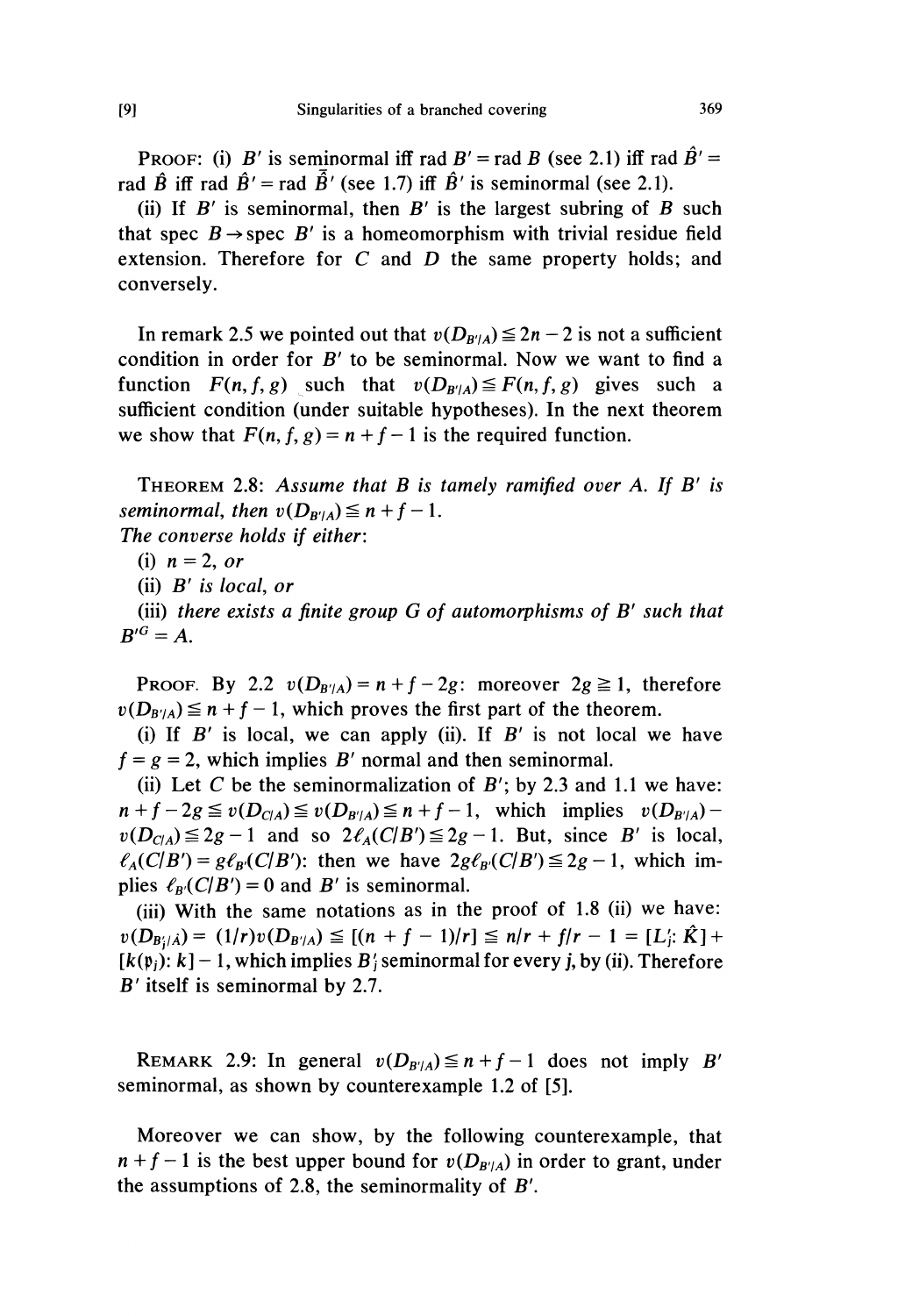Nadia Chiarli

COUNTEREXAMPLE 2.10: Let  $A = \mathbb{R}[T^2]_{(T^2)}$ ,  $B' = \mathbb{C}[T^2, T^3]_{(T^2,T^3)}$  and  $B = C[T]_{(T)}$ . We have  $n = 4$  and  $f = g = 2$ . Moreover  $\ell_B(B/B') = 1$ , so  $\ell_A(B|B') = 2$ . Since B is tamely ramified over A, from 1.3 it follows  $v(D_{B/A}) = 4 - 2 = 2$  and by 1.1  $v(D_{B'/A}) = 4 + 2 = n + f$ ; but B' is not seminormal, though it is local.

REMARK 2.11: We do not know if, in theorem 2.8, when (i) or (ii) or (iii) are verified and  $v(D_{B'/A}) \leq n+f-1$ , B happens to be tamely ramified over A.

#### 3. The Gorenstein case

THEOREM 3.1: Suppose B' is Gorenstein and B is tamely ramified over A.

If B' is seminormal, then  $v(D_{B'/A}) \leq n$ . The converse holds if either:

(i)  $n = 2$ , or

(ii) B' is local, or

(iii) there exists a finite group G of automorphisms of B' such that  $B^{\prime G}=A.$ 

PROOF: For every  $p_j \in \text{Max } B'$ , let  $p_j = \ell_A(\overline{B'_p}/\text{rad }\overline{B'_p})$ : from [6] th. 8.1, p. 46 it follows  $2g_i \geq p_i$  and since  $f = \sum_i p_i$  we get  $2g = 2 \sum_i g_i \geq$ f, and the claim follows from 2.2. The converse follows from 2.8.

COROLLARY 3.2 ([5] 1.1 and 1.3): Let  $B' = A[x]$  be a domain, and suppose either char  $k = 0$  or char  $k > n$ . If B' is seminormal, then  $v(D_{B'/A}) \leq n$ . The converse holds if B' is local.

PROOF: If G is the characteristic polynomial of x, we have  $B' =$  $A[X]/(G)$  and, since  $A[X]$  is Gorenstein, B' is also Gorenstein. Moreover from the formula  $\Sigma_p$   $e_p f_p = n$ , it follows  $e_p \leq n$  for every  $\mathfrak{p} \in \text{spec } B$ , which implies that B is tamely ramified over A (obviously  $e_{\mathfrak{p}}$ denotes the ramification index of  $\mathfrak{p}$ , and  $f_{\mathfrak{p}} = [k(\mathfrak{p}):k]$ . Then the claim follows from 3.1.

COROLLARY 3.3 ([4] 1.7): Assume that  $n = 2$ , that A contains a field of characteristic  $\neq 2$ , and that B' is a domain. Then B' is seminormal iff  $v(D_{B'/A}) \leq 2$ .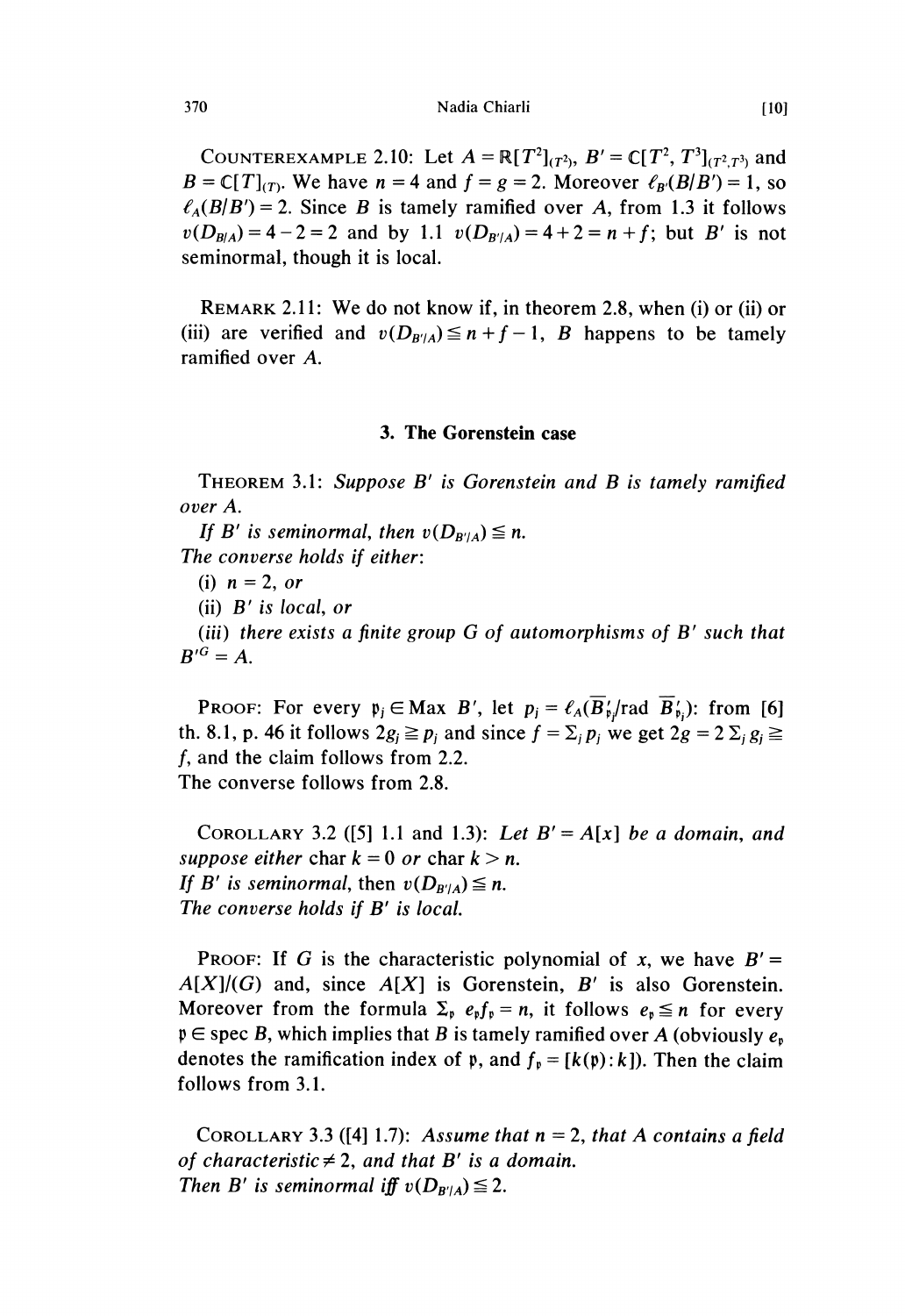**PROOF:** B' is monogenic over  $A([4] 1.1)$ , then it is Gorenstein (see proof of 3.2) and  $\hat{B}$  is tamely ramified over  $\hat{A}$ . Then the claim follows from 3.1.

REMARK 3.4: In general  $v(D_{B'/A}) \leq n$  does not imply that B' is seminormal, even when  $B'$  is Gorenstein and  $B$  tamely ramified over A (see counterexample 1.2 of [5]).

In  $[5]$  we proved that if B' and k are as in 3.2, and if the characteristic polynomial of x is  $X^n - a$  ( $a \in A$ ), then the following are equivalent:

(i) B' is seminormal.

(ii)  $v(D_{B'/A}) \leq n$ .

(iii)  $a = ut^q$ , where u is a unit in A and  $q \le n/(n-1)$ . Recently S.S. Abhyankar made us to notice that when  $n \ge 3$  (i), (ii), (iii) are also equivalent to:

 $(iv)$  B' is normal.

In fact, when  $n \ge 3$ , (iii) implies  $v(a) \le 1$ : now, if  $v(a) = 0$ , then  $v(D_{B'/A}) = v(n^n a^{n-1}) = 0$  and B' is normal by 1.1; if  $v(a) = 1$ , then B' is local and  $B'$  is normal by 1.8.

Moreover (iv)  $\rightarrow$  (i).

Now, supposing that A contains the  $n<sup>th</sup>$  roots of 1, then there is the group G of automorphisms of B',  $G = {\sigma_1, \ldots, \sigma_n}$ , where  $\sigma_{i|A} = id_A$ and  $\sigma_i(x) = x \cdot \xi^i$  ( $\xi$  a fixed primitive  $n^{\text{th}}$  root of 1) for every *i*; for this group obviously  $B^{G} = A$ . Therefore it is natural to conjecture that when  $n \ge 3$ , B' is Gorenstein and either B' is local or there is a finite group G of automorphisms of B' such that  $B^{G} = A$ , then  $v(D_{B|A}) \le n$ implies  $B'$  normal (notice that by 3.1  $B'$  is seminormal). The following counterexample gives a negative answer to the conjecture.

COUNTEREXAMPLE 3.5: Let  $A$ ,  $B$ ,  $B'$  be as in 1.12.  $B'$  is Gorenstein and seminormal; moreover by 2.2 we have  $v(D_{B'/A}) = n + f - 2g =$  $4 + 2 - 2 \le 4$ . But B' is not normal.

#### 4. Globalization

Suppose  $X$ ,  $Y$  are locally noetherian schemes, with  $Y$  integral normal, and let  $\phi : X \rightarrow Y$  be a finite covering of degree *n*. From the going-up and going-down theorems ([3] cor. 2, p. 38 and th. 3, p. 56) it follows that if  $x \in X$  is a point of codimension 1, then  $y = \phi(x) \in Y$  is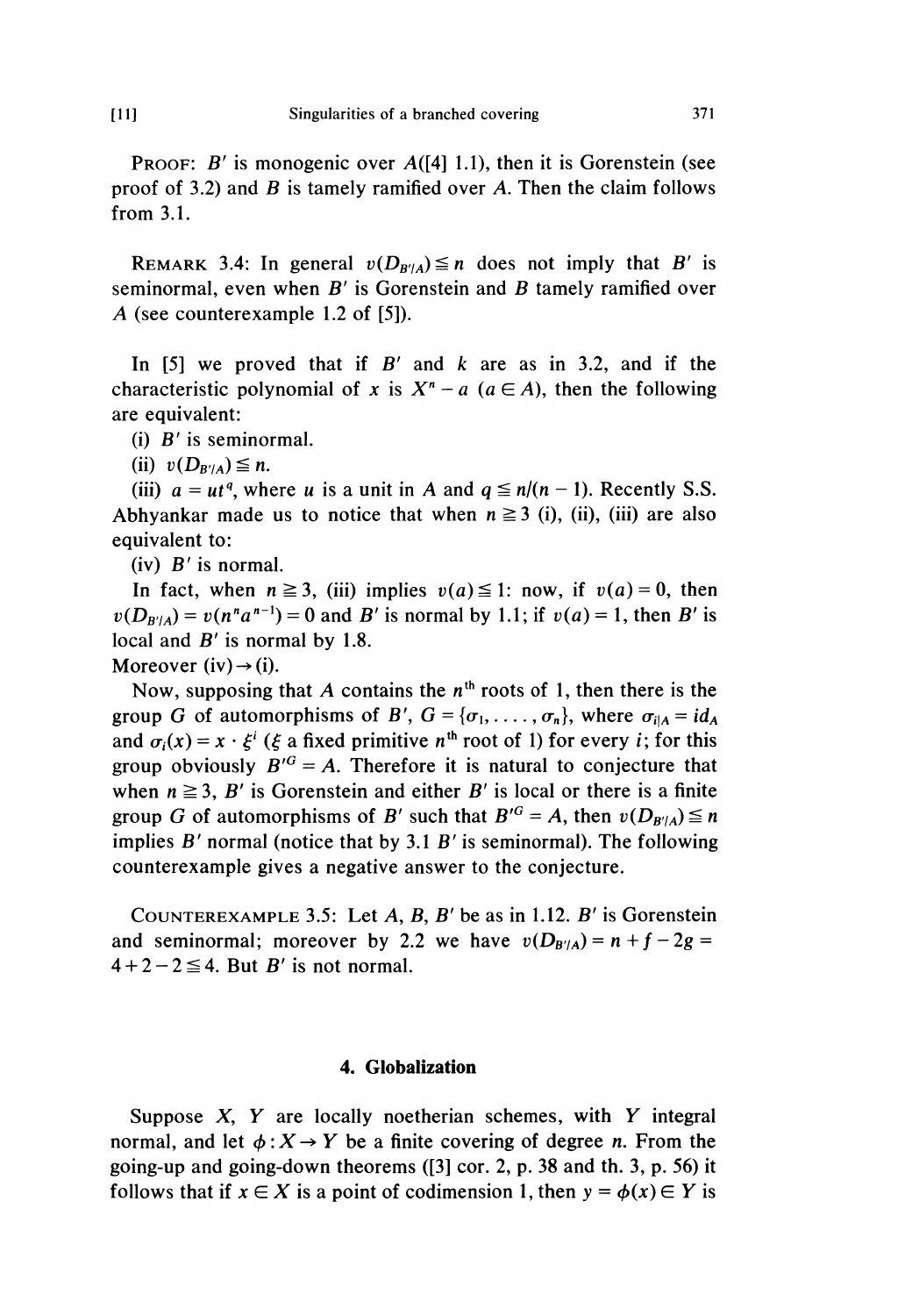a point of codimension 1, which implies that  $\mathcal{O}_y$  is a discrete valuation ring.

Now, when X is  $S_2$  the seminormality and normality of X can be checked in codimension 1 (see [6] th. 2.6, p. 9 and the Krull-Serre criterion, [7] th. 39, p. 125) i.e. it is enough to look at  $v_y(\mathcal{D}_y)$  for all  $y \in Y$  of codimension 1.

LEMMA 4.1: (i) If  $B'$  is Gorenstein, then  $B'$  is  $S_2$ .

(ii) If E is any normal domain, and  $B' = E[x]$  is a domain integral over A, then B' is  $S_2$  and Gorenstein in codimension 1.

PROOF: (i) By definition B' is Cohen-Macaulay, hence  $S_r$  for all r. (ii) Since E is normal  $\{1, x, \ldots, x^{n-1}\}$  is a free basis of B' as an E-module. Now E is  $S_2$  and the fibers of the canonical embedding  $E \hookrightarrow B'$  are also  $S_2$ , being 0-dimensional: therefore since B' is faithfully flat over E, B' is  $S_2$  ([7] cor. 2, p. 154).

Moreover for every  $q \in \text{spec } B'$  of height 1, we have  $B'_q = (E_{\Omega}[x])_q$ where  $\mathfrak{Q} = \mathfrak{q} \cap E$ : now  $E_{\mathfrak{Q}}[x]$  is Gorenstein because  $E_{\mathfrak{Q}}$  is a discrete valuation ring and  $E_{\Omega}[x]$  is a domain (see proof of 3.2), then  $B'_{\alpha}$  is Gorenstein and we are done.

By assuming X to be  $S_2$  we can globalize 1.2, 1.8, 2.2, 2.8: by assuming X to be  $S_2$  and Gorenstein in codimension 1, we can globalize in particular 3.1.

We wish to remark explicitly that when we assume  $X$  to be integral and locally monogenic over Y, then by 4.1 (ii)  $X$  is both  $S_2$  and Gorenstein in codimension 1: which shows that the result obtained by globalizing 3.1 generalizes the analogous results of [4] and [5].

#### REFERENCES

- [1] S.S. ABHYANKAR: Ramification theoretic methods in algebraic geometry. Ann. Math. Studies, 43. Princeton Univ. Press (1959).
- [2] N. BOURBAKI: Algèbre commutative. Ch. 3-4. Hermann. Paris (1961).
- [3] N. BOURBAKI: Algèbre commutative. Ch. 5-6. Hermann. Paris (1964).
- [4] N. CHIARLI: Seminormalită e ramificazione. Rend. Sem. Mat. Torino Vol. 33. (1974-75) 259-268.
- [5] N. CHIARLI: On the seminormality of finite coverings of a normal scheme. J. Indian Math. Soc. 41. (1977) 143-148.
- [6] S. GRECO and C. TRAVERSO: On seminormal schemes. Comp. Math. 40 (1980) 325-365.
- [7] H. MATSUMURA: Commutative Algebra. Benjamin. New York (1970).
- [8] P. SAMUEL: Théorie algébrique des nombres. Hermann. Paris (1967).